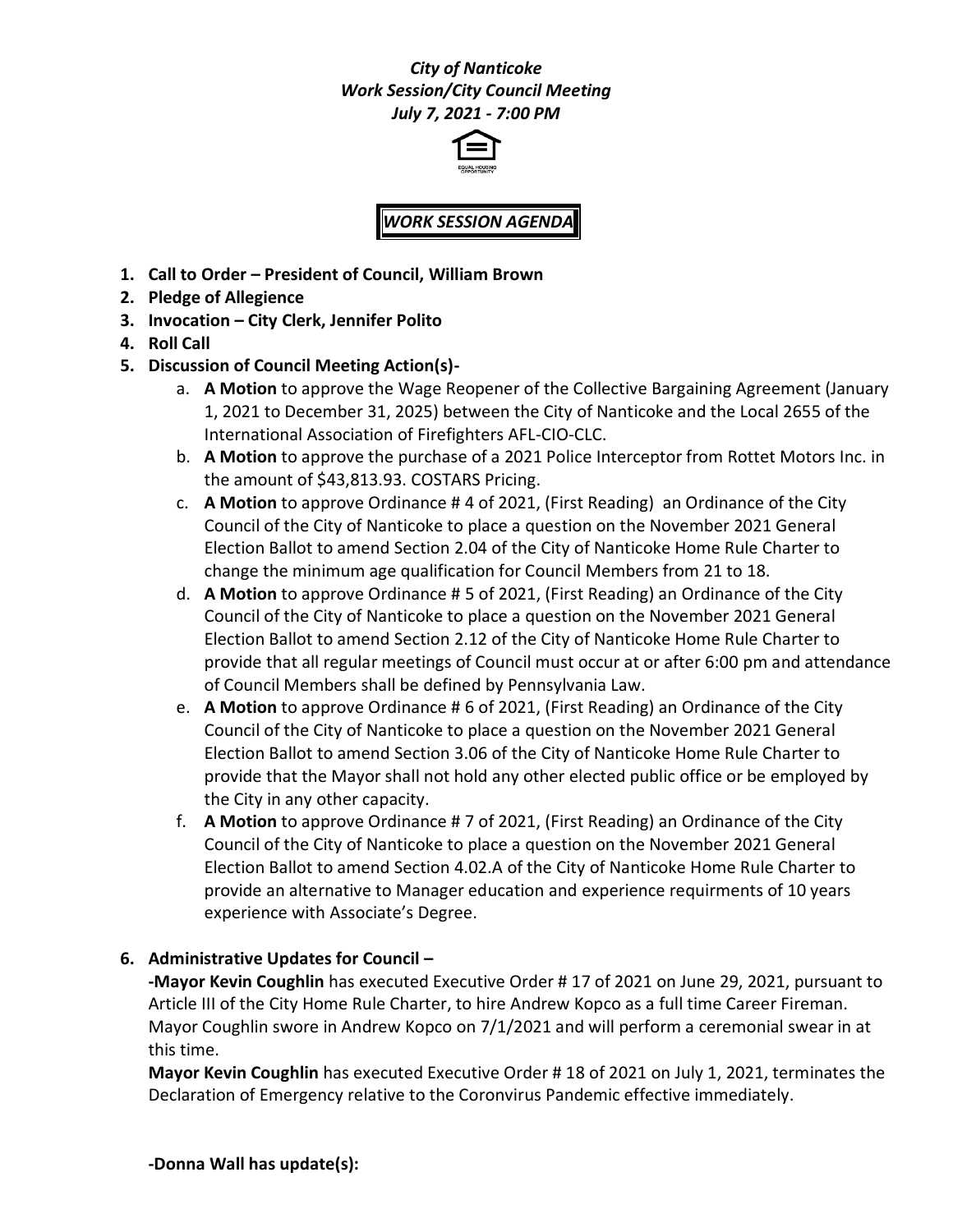#### **7. Work Session Adjournemnt**

## **COUNCIL MEETING AGENDA**

- **1. Comments from the Public –** Agenda item(s) only.
- **2. Old Business-**

None

### **3. New Business-**

- **a. A Motion** to approve the minutes from the June 16, 2021 Council Meeting.
- **b. A Motion** to approve the payment of the bills in the total amount of **\$ (2 Payroll) \$ 214,626.27 (Accounts Payable) \$**
- **c. A Motion** to approve the Wage Reopener of the Collective Bargaining Agreement (January 1, 2021 to December 31, 2025) between the City of Nanticoke and the Local 2655 of the International Association of Firefighters AFL-CIO-CLC.
- **d. A Motion** to approve the purchase of a 2021 Police Interceptor from Rottet Motors Inc. in the amount of \$43,813.93. COSTARS Pricing.
- **e. A Motion** to approve Ordinance # 4 of 2021, (First Reading) an Ordinance of the City Council of the City of Nanticoke to place a question on the November 2021 General Election Ballot to amend Section 2.04 of the City of Nanticoke Home Rule Charter to change the minimum age qualification for Council Members from 21 to 18.
- **f. A Motion** to approve Ordinance # 5 of 2021, (First Reading) an Ordinance of the City Council of the City of Nanticoke to place a question on the November 2021 General Election Ballot to amend Section 2.12 of the City of Nanticoke Home Rule Charter to provide that all regular meetings of Council must occur at or after 6:00 pm and attendance of Council Members shall be defined by Pennsylvania Law.
- **g. A Motion** to approve Ordinance # 6 of 2021, (First Reading) an Ordinance of the City Council of the City of Nanticoke to place a question on the November 2021 General Election Ballot to amend Section 3.06 of the City of Nanticoke Home Rule Charter to provide that the Mayor shall not hold any other elected public office or be employed by the City in any other capacity.
- **h. A Motion** to approve Ordinance # 7 of 2021, (First Reading) an Ordinance of the City Council of the City of Nanticoke to place a question on the November 2021 General Election Ballot to amend Section 4.02.A of the City of Nanticoke Home Rule Charter to provide an alternative to Manager education and experience requirments of 10 years experience with Associate's Degree.

### **4. Comments from the Public - (If Any)**

**5. Correspondance-**

None